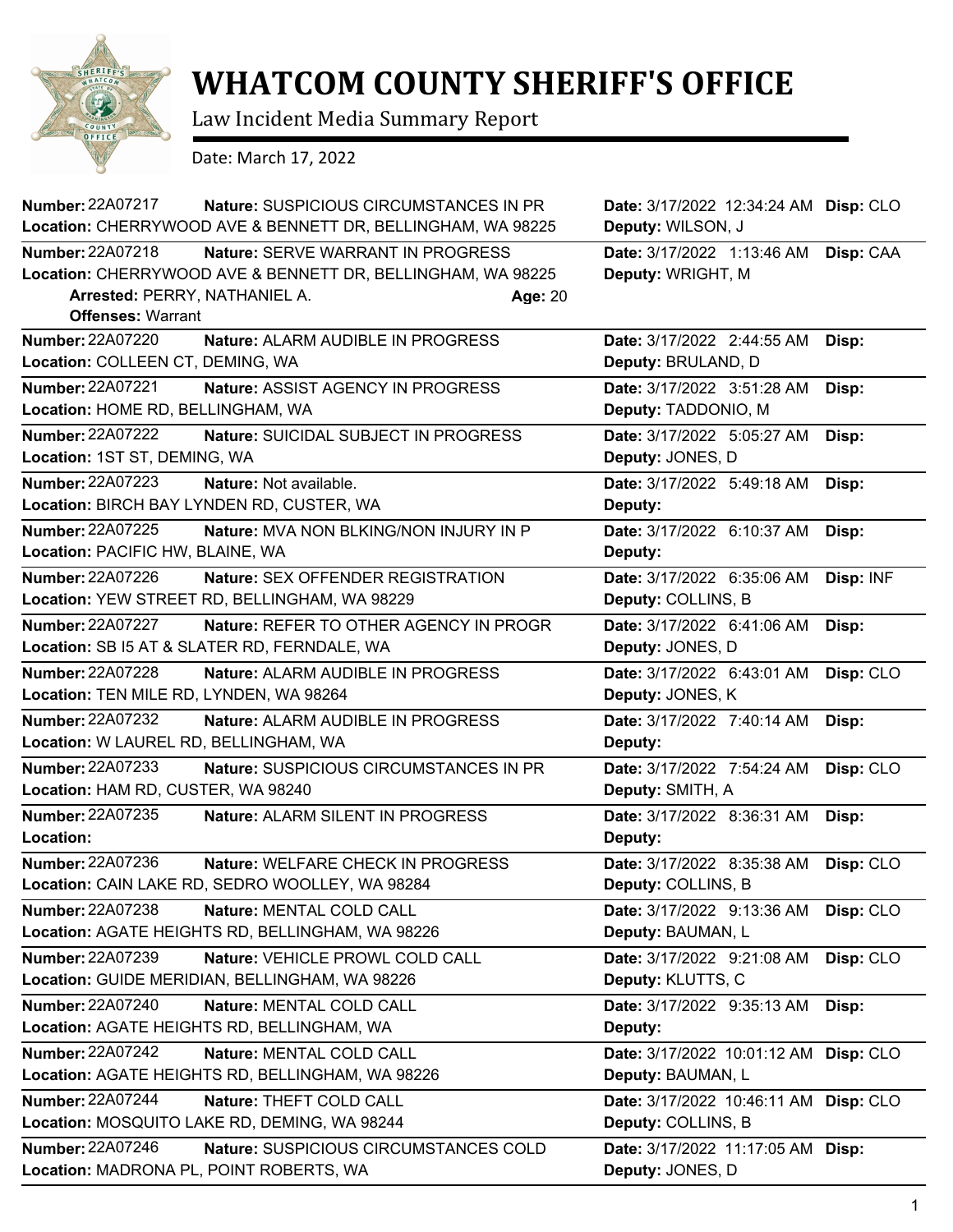| <b>Number: 22A07247</b><br>Nature: MVA NON BLKING/NON INJURY IN P        | Date: 3/17/2022 11:26:40 AM Disp:       |
|--------------------------------------------------------------------------|-----------------------------------------|
| Location: BIRCH BAY LYNDEN RD, LYNDEN, WA                                | Deputy:                                 |
| <b>Number: 22A07249</b><br><b>Nature: MVA NON BLKING/NON INJURY IN P</b> | Date: 3/17/2022 11:38:03 AM Disp: CLO   |
| Location: BIRCH BAY LYNDEN RD, LYNDEN, WA 98264                          | Deputy: KLUTTS, C                       |
| Number: 22A07250<br>Nature: SEX OFFENDER REGISTRATION                    | Date: 3/17/2022 12:14:56 PM Disp: CLO   |
| Location: ROBERTSON RD, BELLINGHAM, WA 98226                             | Deputy: HAGGITH, J                      |
| <b>Number: 22A07251</b><br>Nature: CIVIL PROBLEM COLD CALL               | Date: 3/17/2022 12:26:10 PM Disp:       |
| Location: RURAL AV, BELLINGHAM, WA                                       | Deputy: HAGGITH, J                      |
| Number: 22A07252<br>Nature: SEX OFFENDER REGISTRATION                    | Date: 3/17/2022 1:09:15 PM<br>Disp: CLO |
| Location: FARIS RD, FERNDALE, WA 98248                                   | Deputy: HAGGITH, J                      |
| Number: 22A07253<br>Nature: SEX OFFENDER REGISTRATION                    | Date: 3/17/2022 1:09:53 PM<br>Disp:     |
| Location: SQUALICUM LAKE RD, BELLINGHAM, WA                              | Deputy: SMITH, A                        |
| Number: 22A07254<br>Nature: DRUGS IN PROGRESS                            | Date: 3/17/2022 1:11:37 PM<br>Disp:     |
| Location: NORTHSHORE RD, BELLINGHAM, WA                                  | Deputy: COLLINS, B                      |
| Number: 22A07255<br>Nature: FOLLOW UP                                    | Date: 3/17/2022 1:13:42 PM<br>Disp:     |
| Location: GRAND AVE, BELLINGHAM, WA 98225                                | Deputy: POLINDER, C                     |
| Number: 22A07257<br>Nature: DOMESTIC VERBAL IN PROGRESS                  | Date: 3/17/2022 1:18:18 PM<br>Disp: CLO |
| Location: NORTH STAR RD, FERNDALE, WA 98248                              | Deputy: HAGGITH, J                      |
| Number: 22A07258<br>Nature: IMPOUND PRIVATE IN PROGRESS                  | Date: 3/17/2022 1:19:34 PM<br>Disp:     |
| Location: BENNETT DR, BELLINGHAM, WA                                     | Deputy:                                 |
| Number: 22A07260<br>Nature: NEIGHBORHOOD DISPUTE COLD CALL               | Disp: CLO<br>Date: 3/17/2022 1:31:20 PM |
| Location: GUIDE MERIDIAN, BELLINGHAM, WA 98226                           | Deputy: WRIGHT, M                       |
| Number: 22A07263<br>Nature: MVA BLOCKING IN PROGRESS                     | Disp: CLO<br>Date: 3/17/2022 3:34:35 PM |
| Location: MARINE DR, BELLINGHAM, WA 98225                                | Deputy: WRIGHT, M                       |
|                                                                          |                                         |
| <b>Number: 22A07264</b><br>Nature: HANGUP (911) IN PROGRESS              | Date: 3/17/2022 3:42:45 PM<br>Disp:     |
| Location: MITCHELL WA, BELLINGHAM, WA                                    | Deputy:                                 |
| Number: 22A07266<br>Nature: SUSPICIOUS CIRCUMSTANCES IN PR               | Date: 3/17/2022 4:25:16 PM<br>Disp: ACT |
| Location: GRAND AVE, BELLINGHAM, WA 98225                                | Deputy: JILK, M                         |
| <b>Number: 22A07268</b><br>Nature: WATCH FOR IN PROGRESS                 | Date: 3/17/2022 4:54:54 PM<br>Disp:     |
| Location: HILLSPRING RD & LEVITT ST, BELLINGHAM, WA                      | Deputy:                                 |
| <b>Number: 22A07270</b><br>Nature: ALARM AUDIBLE IN PROGRESS             | Date: 3/17/2022 5:07:07 PM<br>Disp:     |
| Location: BUCHANAN LO, FERNDALE, WA                                      | Deputy:                                 |
| <b>Number: 22A07271</b><br>Nature: ASSIST AGENCY IN PROGRESS             | Date: 3/17/2022 5:17:31 PM<br>Disp: CLO |
| Location: KELLY RD & HANNEGAN RD, BELLINGHAM, WA 98226                   | Deputy: BROWN, E                        |
| <b>Number: 22A07272</b><br>Nature: Not available.                        | Date: 3/17/2022 6:04:43 PM<br>Disp:     |
| Location: AIRPORT WA, BELLINGHAM, WA                                     | Deputy: NELSON, G                       |
| Number: 22A07273<br>Nature: FRAUD COLD CALL                              | Date: 3/17/2022 6:02:01 PM<br>Disp:     |
| Location: KELLY RD, BELLINGHAM, WA                                       | Deputy: BROWN, E                        |
| <b>Number: 22A07274</b><br>Nature: DOMESTIC PHYSICAL IN PROGRESS         | Date: 3/17/2022 6:25:29 PM<br>Disp:     |
| Location: LOST FORK LN, BELLINGHAM, WA 98229                             | Deputy: BROWN, E                        |
| <b>Number: 22A07275</b><br>Nature: WATCH FOR IN PROGRESS                 | Date: 3/17/2022 6:32:57 PM<br>Disp:     |
| Location: SEAVUE RD, BLAINE, WA                                          | Deputy:                                 |
| Number: 22A07276<br>Nature: SUSPICIOUS VEHICLE IN PROGRESS               | Date: 3/17/2022 6:39:13 PM<br>Disp:     |
| Location: MARINE DR, BELLINGHAM, WA                                      | Deputy: WRIGHT, M                       |
| <b>Number: 22A07277</b><br>Nature: DOMESTIC PHYSICAL IN PROGRESS         | Date: 3/17/2022 6:49:00 PM<br>Disp:     |
| Location: TUMBLING WATER DR, BELLINGHAM, WA                              | Deputy: WRIGHT, M                       |
| <b>Number: 22A07278</b><br>Nature: WHATCOMM RECORD IN PROGRESS           | Date: 3/17/2022 6:57:01 PM<br>Disp:     |